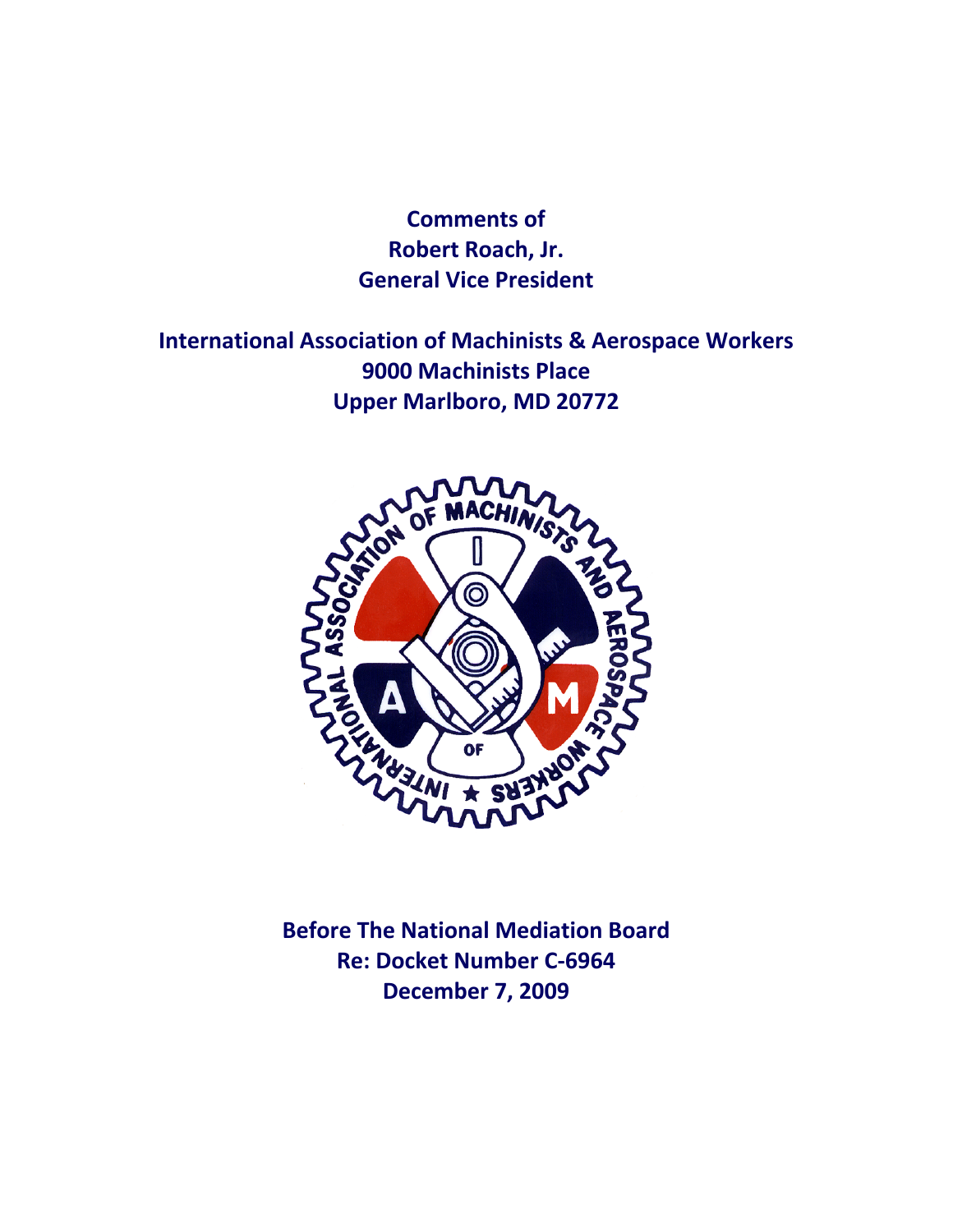Thank you, Chairman Dougherty and members Hoglander and Puchala, for the opportunity to speak with you today on this very important matter. My name is Robert Roach, Jr., General Vice President of Transportation for the International Association of Machinists and Aerospace Workers. I represent more than 115,000 airline and railroad workers in the United States, making the Machinist Union the largest union with members working under the Railway Labor Act (RLA)**.**

"We the people of the United States, in order to form a more perfect union, establish justice, insure domestic tranquility, provide for the common defense, promote the general welfare, and secure the blessings of liberty to ourselves and our posterity, do ordain and establish this Constitution for the United States of America." My comments today are based on the principles set forth in that document.

As the National Mediation Board's (NMB) largest stakeholder, we strongly support the proposed change to make union representation elections more in keeping with our nation's democratic principles.

The current election process has been in existence since the creation of the National Mediation Board in 1934**.** Opponents argue that if the process was broken it would have been fixed many years ago. But sometimes it takes government a very long time to correct mistakes.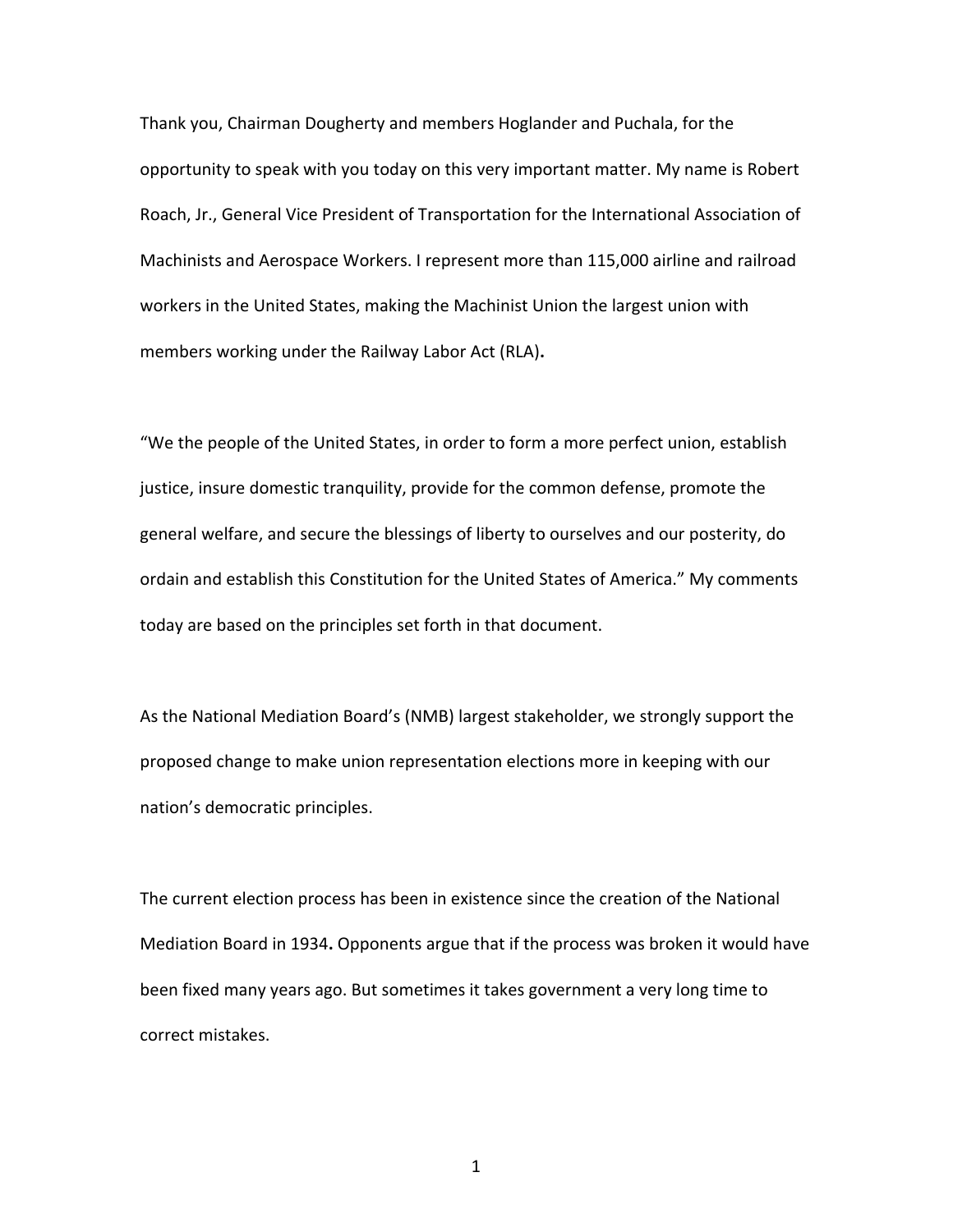The federal government did not guarantee women the right to vote until 1920, 131 years after the U.S. Constitution was ratified. Although some states conferred limited rights earlier, there were no nationwide constitutional protections until the 19th Amendment. There was fierce opposition to allowing women the right to vote, with ridiculous reasons ranging from "women really don't want to vote", to "it would lead to our nation's collapse". Today, society finds these bigoted excuses offensive. Denying women the right to vote was wrong. People who opposed women's suffrage were wrong. But it still took more than a century for the government to correct it.

African‐Americans were denied the right to vote even longer. While the voting rights of former slaves were recognized by the federal government in 1870 through the 15th Amendment, it was nearly another 100 years before the government finally fixed the *process* of voting to ensure it was fair to people of all races. It was not until 1965's Voting Rights Act that the government finally outlawed discriminatory voting practices and afforded all citizens a fair voting process. There was violent opposition to granting African‐Americans the same rights enjoyed by other citizens. Denying Americans their right to vote because of their race was wrong. Those who opposed eliminating racial prejudice in voting practices were wrong. But it still took 176 years, a Civil War and a massive nationwide civil rights movement for the government to correct it.

Under the current NMB election process, people who do not participate in an election are considered to have voted against union representation. It doesn't matter why they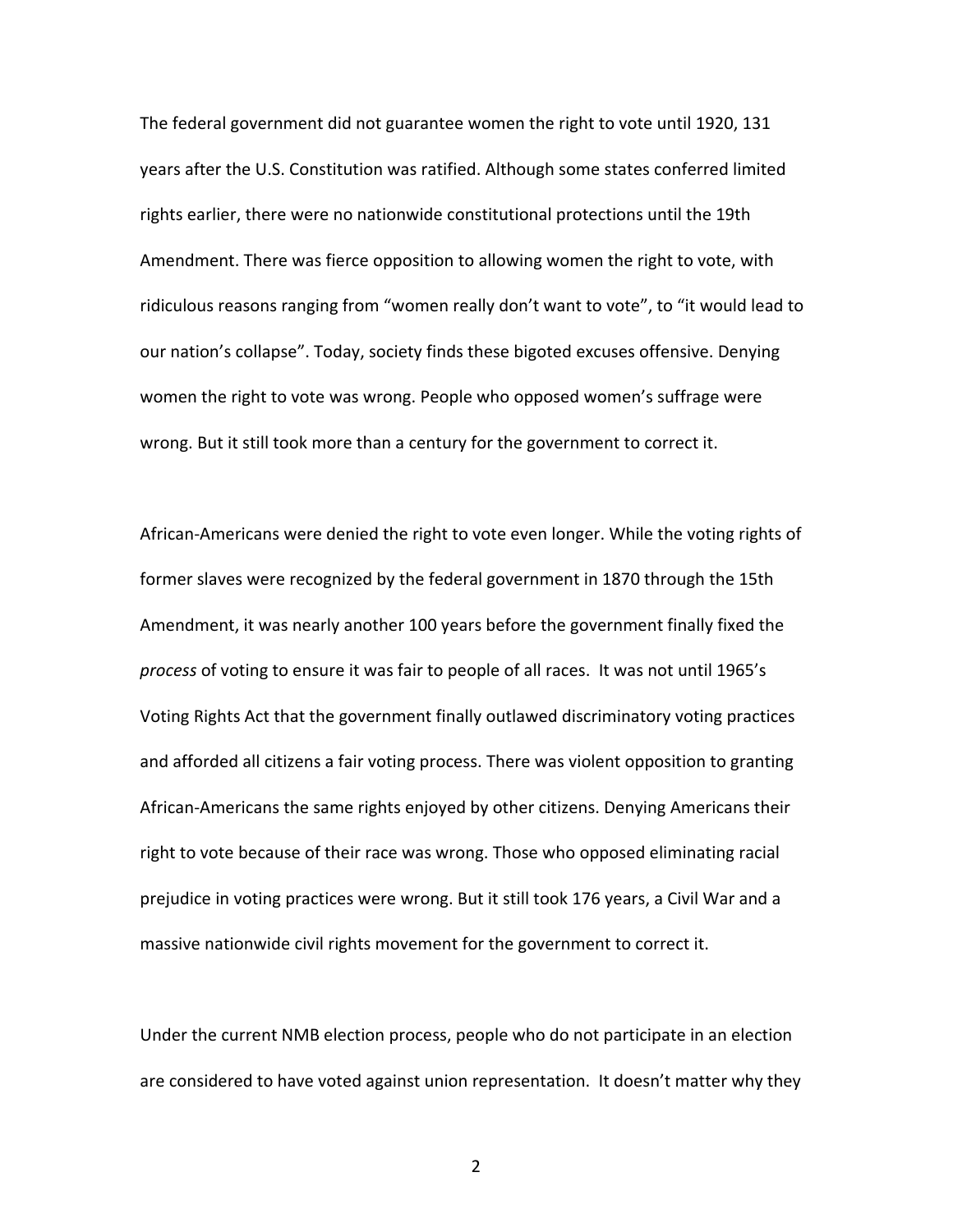didn't vote. They may have wanted a union but were unable to cast their ballot. But the government, without regard to a person's true desire, counts them as voting against union representation. They may have even decided not to participate in the election for religious or other personal reasons. However, the government does not allow them to abstain. It counts them as voting "no." The U.S. government is impermissibly imposing a viewpoint on a select group of its citizens.

There have been more than a hundred thousand jobs lost in the airline industry in recent years, and many of them are gone forever. Yet if these furloughed employees remain on a carrier's seniority list they are eligible to vote in NMB elections. Although they may have found other jobs in or out of the industry and may be disinterested in the election, if they choose not to vote or if they do not receive voting instructions because they were sent to an old address, the NMB counts them as voting "no".

The current voting procedures of the Board do not even allow voters who do not want a union to express that opinion. If somebody marks "no" on their ballot to indicate they oppose unionization, their ballot is voided and their vote not formally counted. We should not have a process that discourages voters from expressing their true intent while at the same time assigning a viewpoint to voters who do not cast a ballot. That is not a democratic system. Every voice should be heard and counted. Every employee should be allowed to choose for him or her self whether to vote yes, no or to abstain. And our government should respect that choice.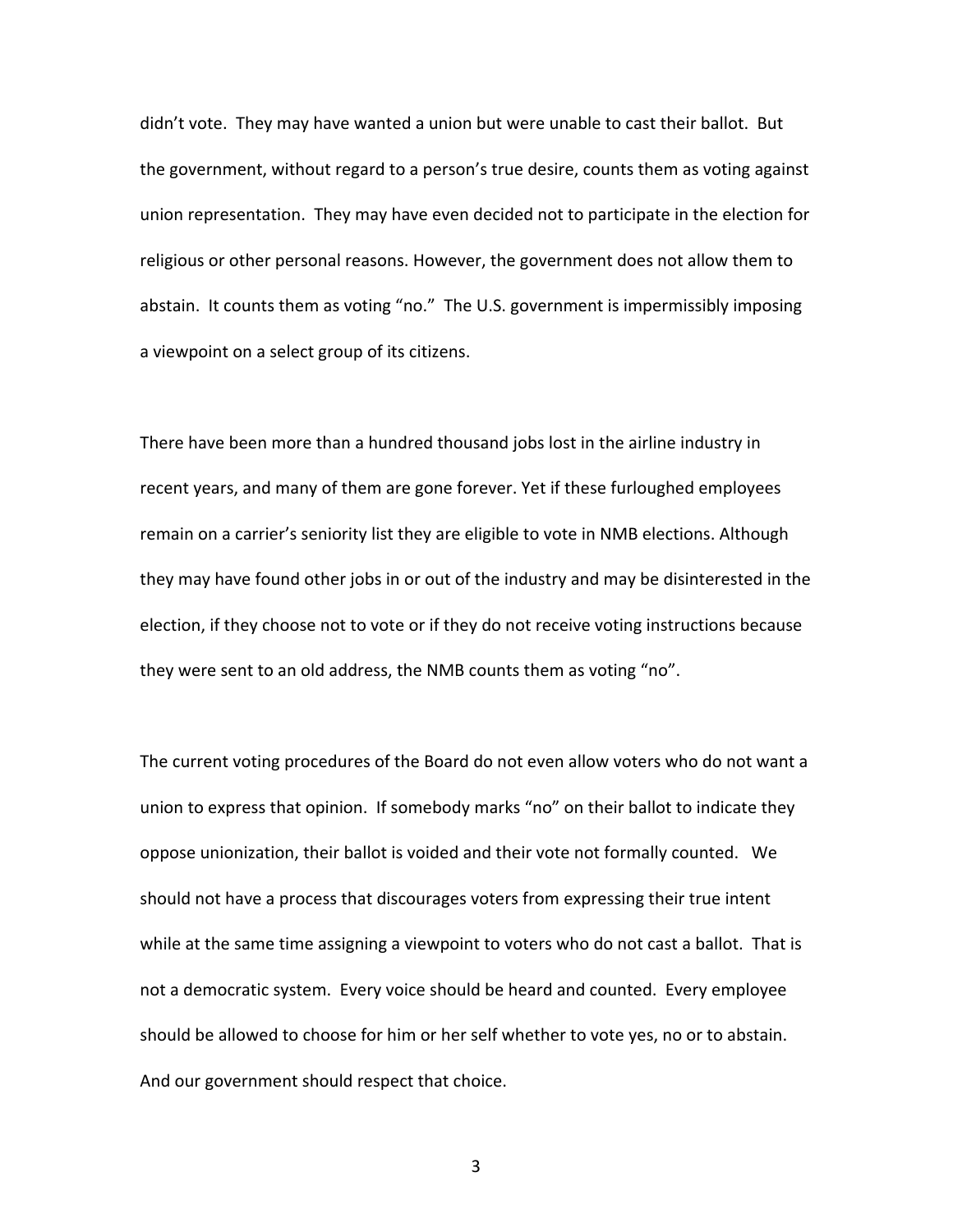In a free and democratic society people have the right to form and express their own opinions, including the right not to express any opinion. The *process* of voting under the RLA needs to be changed to ensure the voice of everyone who wishes to convey their viewpoint is heard and fairly counted. As has happened every time the government tried to change the voting process to make it fair, there are people loudly objecting. Yet, opposing the fair voting rights of air and rail workers is wrong. The people and organizations who wish to allow the government to continue imposing a viewpoint on non‐participatory voters are wrong. This unfairness has gone on for 75 years, but now is the time for the government to correct it.

The carriers and their representatives are opposed to air and rail voters' rights for the same reason people were opposed to voting rights for women and African Americans they are afraid to upset the status quo and lose the advantages they enjoy at the expense of others. Airlines have enjoyed an advantage in union organizing campaigns for decades. The new rule will not suddenly give unions an edge in elections, as some claim. It will only take the advantage away from the carriers – leveling the playing field to ensure that every voice is heard. It will simply allow workers who participate in an election to vote for a union or vote against a union for the first time.

Ironically, many of the same people who are opposing this proposal were elected to a place on their company's Board of Directors utilizing the same process the NMB is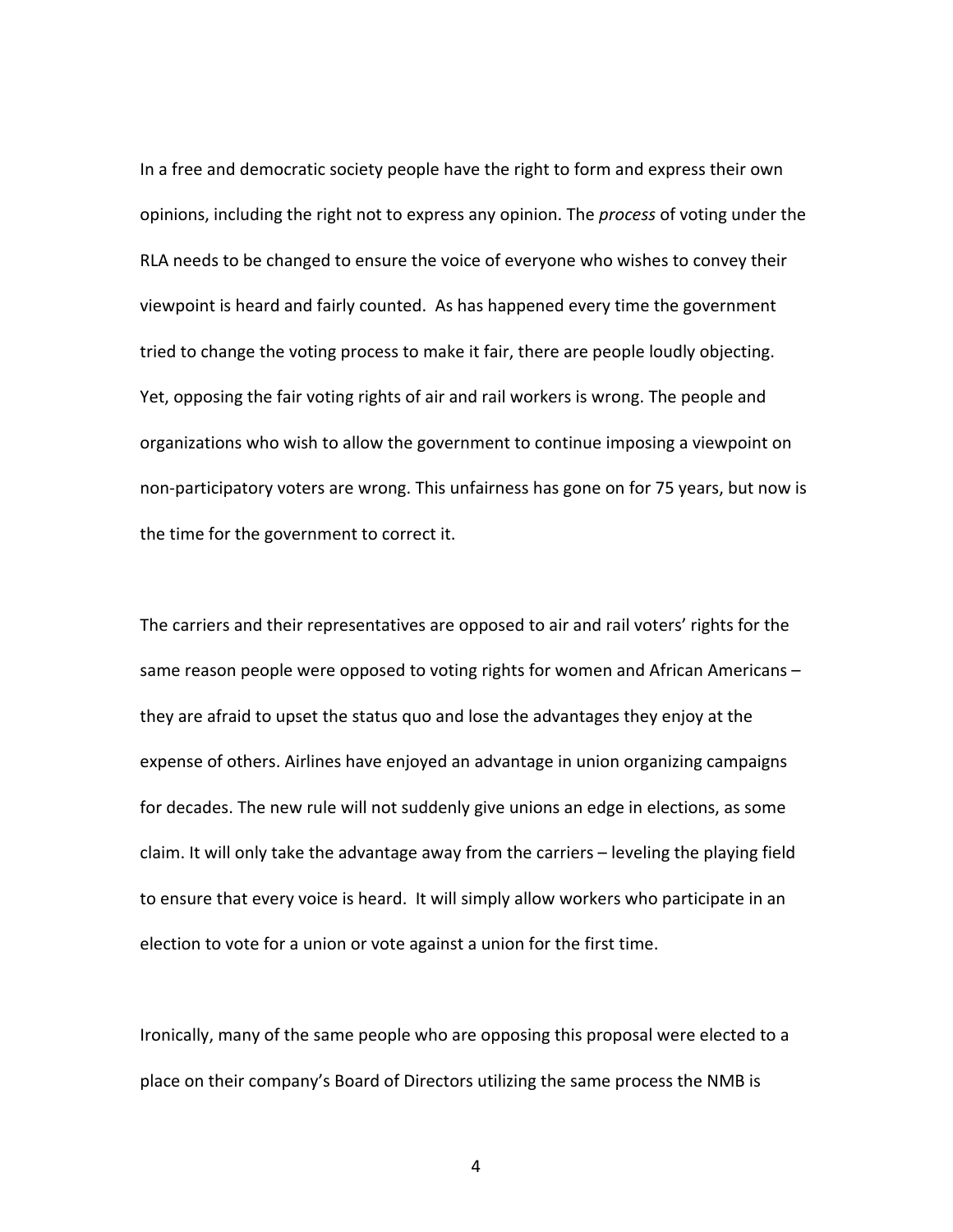advocating ‐ those who choose to abstain from voting are not counted. Air and rail employees deserve the same fair process as their corporate leadership.

The IAM was founded as a rail union in 1888 – long before the passage of the RLA. The rail industry was largely unionized when the RLA was crafted. The Act was designed around the concept of cooperation between labor and management. The NMB representation process was not developed to decide *whether* a union would represent workers at a carrier, but which union would represent them. At a time when wildcat rail strikes endangered interstate commerce, railroads sought the stability that unions and collective bargaining agreements provided. Even before the Act railroads routinely voluntarily recognized unions. Things have changed.

Airlines are now covered by the Act, and the airline industry is strongly opposed to unionization. The common purpose that existed between labor and management in 1926 is no longer present. Carriers today mount massive anti-union campaigns and voter suppression drives. Yet the Act was designed in such a way that the carrier was not intended to be a party to the representation dispute; carriers were to remain neutral. Today, with the carriers no longer a neutral party in the election process, the current system is rigged against representation and needs to be corrected. I have some examples to demonstrate the unfairness of the current system.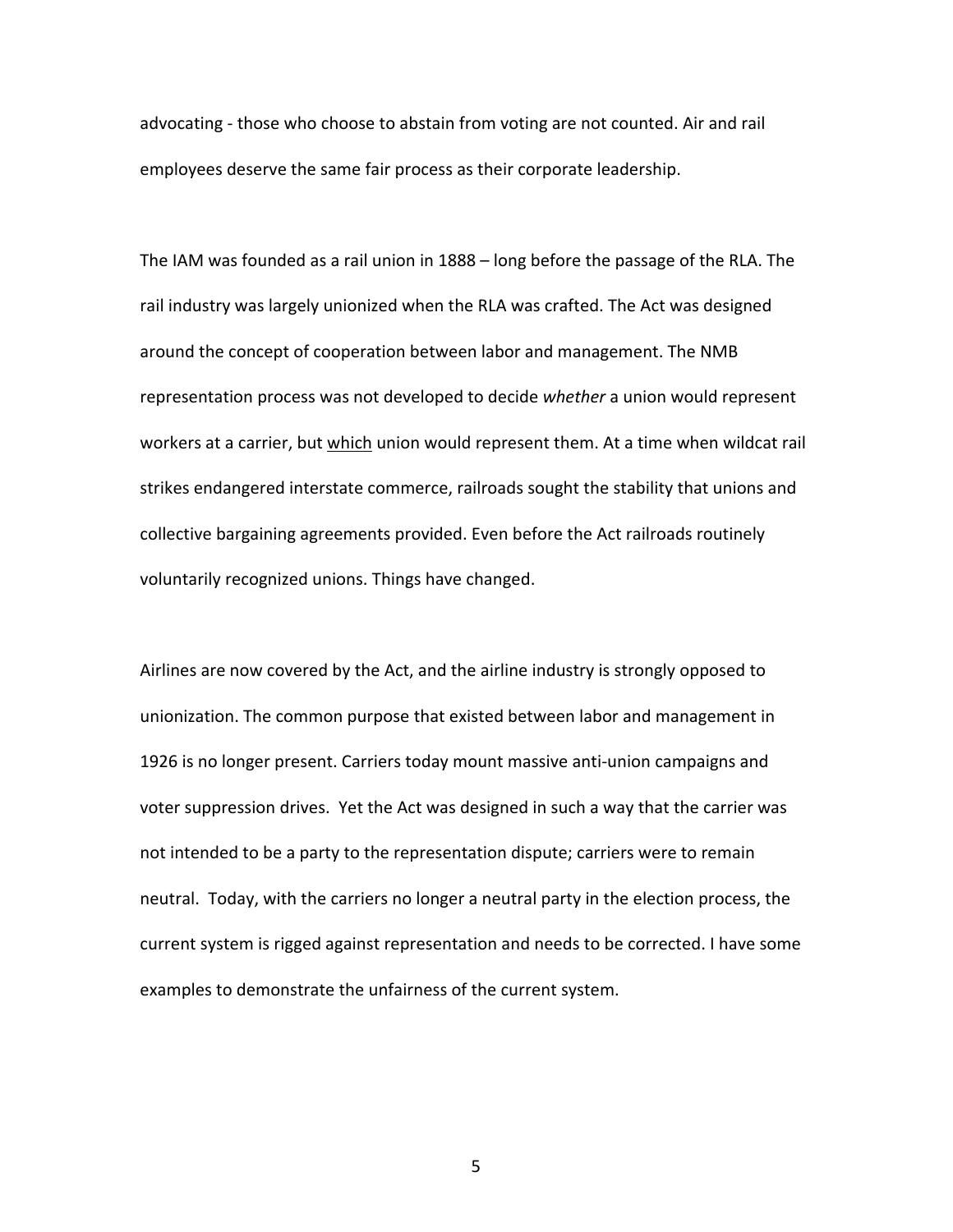In a 2001 representation election for 110 Pan Am mechanic and related employees (R‐ 6891), 100% of the employees who voted chose unionization. But since only 54 workers cast votes, 5 less than the mandated NMB minimum, the 54 employees who voiced their opinion were denied unionization.

Fleet service employees at American Trans Air faced a similar result in July, 2000 (R‐ 6757). With 224 employees eligible to vote, 106 (or 47%) cast a ballot. In spite of every employee who participated wanting IAM representation, their wishes were ignored because seven (7) of their coworkers chose not to take part in the election.

Earlier this year the outdated NMB rules ignored another group of employees' desire to unionize because only 50% of the employees participated, instead of the required 50%+1. Half of the 34 eligible helicopter mechanics at The Center for Emergency Medicine (R‐7208) voted to join the Machinists Union. The other half, for whatever reason, did not participate in the election. Because only 17 employees voted, not 18, the NMB dismissed their case. A process where a group of employees' desire to join a union can be hijacked because a single person refrained from voting is unfair.

Carriers are claiming the NMB's proposed rule would lead to industry instability by increasing the likelihood of a strike without majority membership support. This position is both irrelevant and illogical. Under the RLA, strikes can only occur after an exhaustive NMB‐controlled process. Because the NMB controls when the parties may seek self‐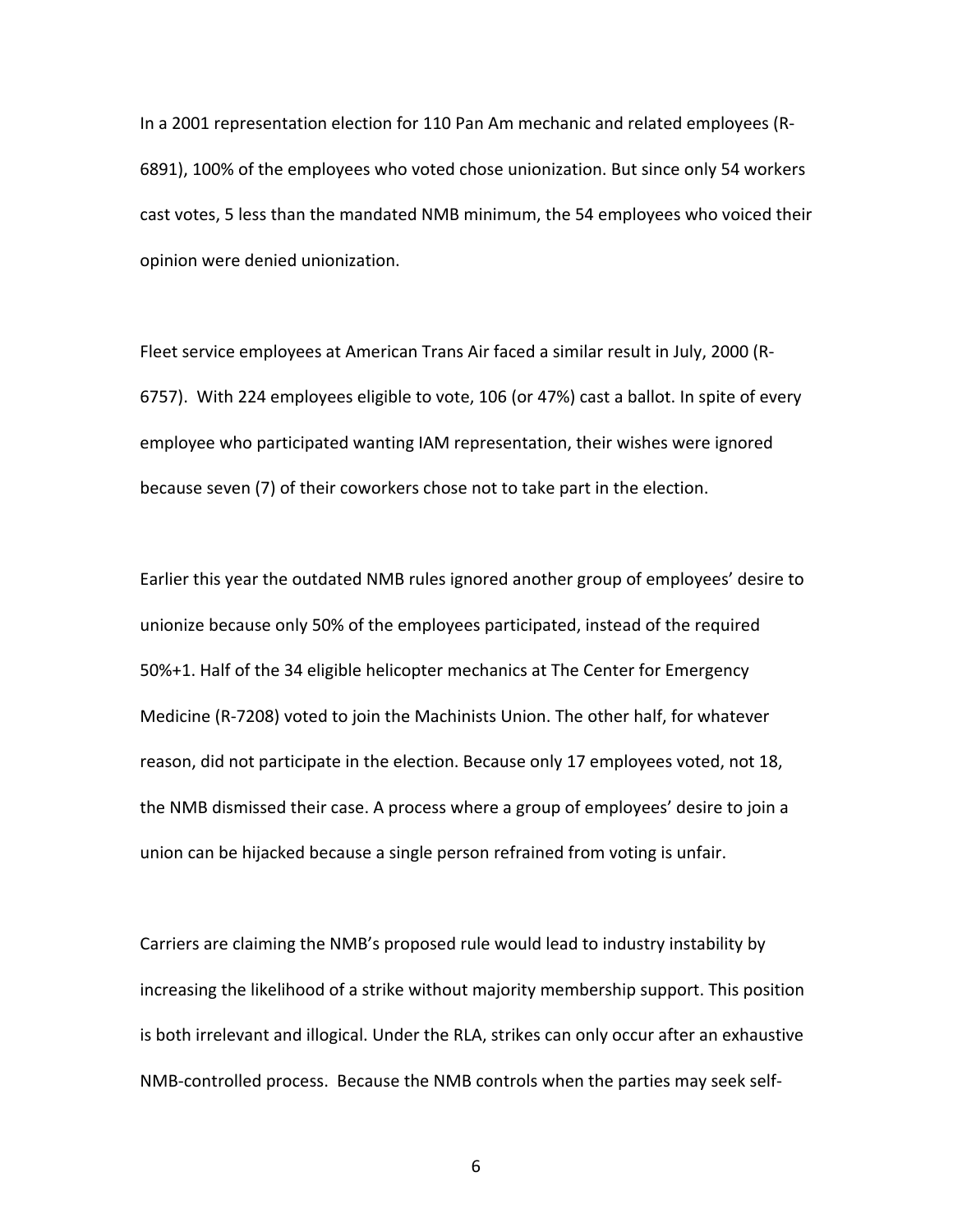help, strikes are no more likely to occur because the Union won representation without an absolute majority of support. In fact, the opposite is true. Individual unions set their own requirements and procedures for authorizing a strike. In recognition of the need for strong membership support before a strike is called, the Machinist Union constitution requires approval from 2/3rds of the voting membership before a strike can be authorized. Other organizations have similarly stringent requirements, showing the responsible way unions seek input and guidance from their membership before undertaking a strike. If a Union does not have sufficient support for a strike, they will not undertake one. As the NMB has no authority over the method unions utilize before calling a strike, the entire issue should be disregarded.

The question is not whether the current and proposed voting processes favor unions or carriers; unions and carriers do not vote in representation elections. The only question for the NMB to consider is which process is the most fair to the working people involved and impacted by the election.

The NMB should reject a process in which the government imposes a viewpoint on its citizens. It should support a process where each person has the opportunity to choose for themselves if they want to vote "yes" or vote "no", and those who abstain from voting for whatever reason do not influence the outcome of the election.